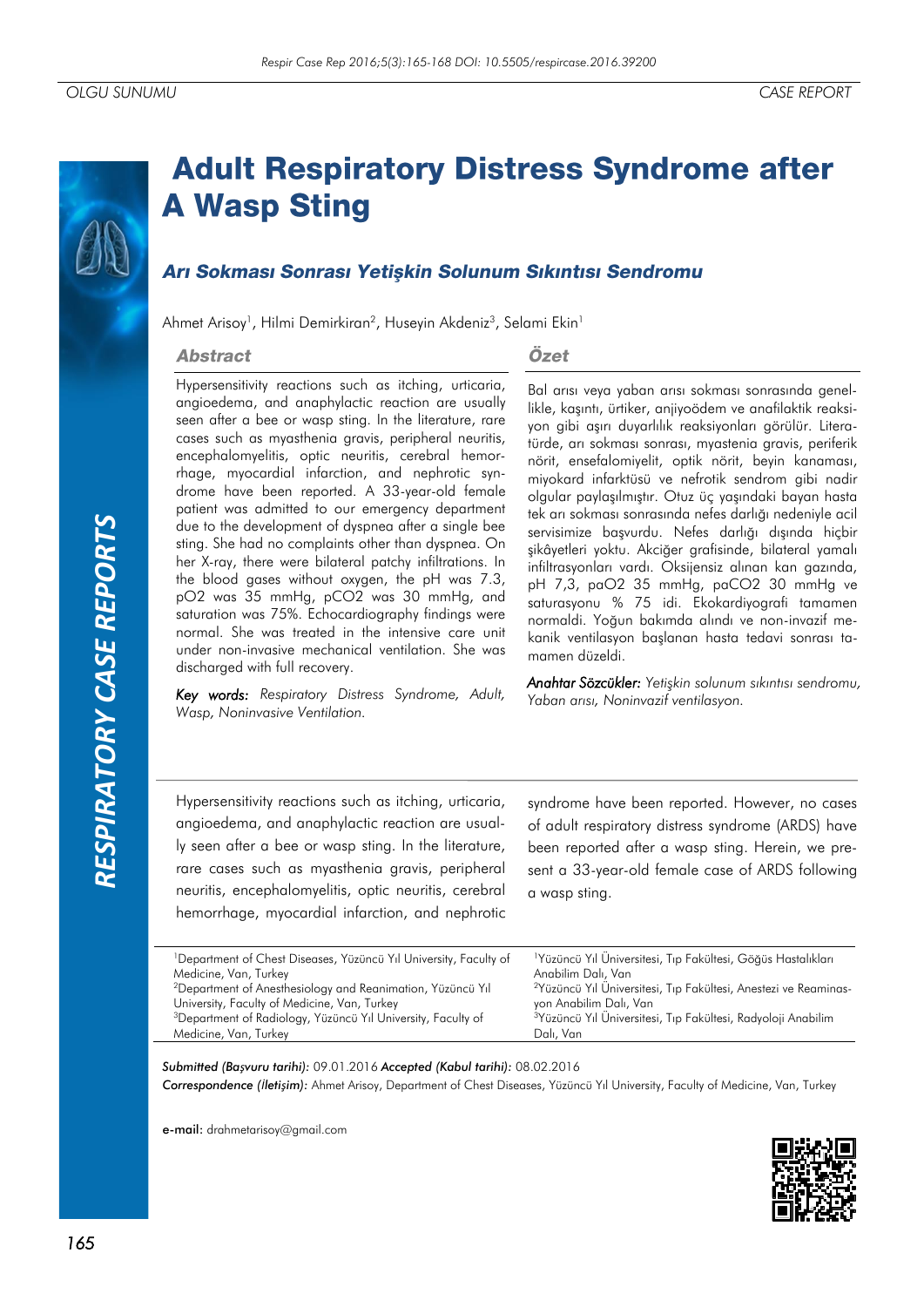#### CASE

A 33-year-old female patient was admitted to our emergency department with dyspnea after a single wasp sting. She had no other complaints. She did not have swelling in her face or throat, skin rash or itching. Her medical history revealed respiratory distress a year ago; however, she was discharged without being taken to the intensive care unit (ICU).

While in the emergency room, her respiratory rate was 30 bpm, arterial pressure was normal, and saturation measured with a pulse oximeter was 74%. Based on these findings, she was transferred to the ICU. Chest X-ray showed bilateral patchy infiltrations observed (Figure 1). In the blood gases taken without oxygen, pH was 7.3,  $pO<sub>2</sub>$  was 35 mmHg,  $pCO<sub>2</sub>$  was 30 mmHg, and the saturation was 75%. The PO2/FiO2 ratio was 1.66. Her complete blood count and biochemistry tests were normal. On thoracic computed tomography (CT), there were bilateral areas of patchy ground glass and pleural effusion (Figure 2). Echocardiography findings were completely normal. The patient was suspected with an anaphylactic reaction and methylprednisolone, antihistamines, adrenalin, and NIMV were initiated. While under NIMV, oxygen saturation was around 95%. The patient was followed in the ICU for three days and transferred to the ward when the saturation remained above 90% with a respiratory rate of 15 bpm. At the end of three days, the X-ray findings improved to almost normal (Figure 3).



*Figure 1: Bilateral patchy infiltrations on chest radiography*



*Figure 2: Pleural effusion and patchy ground glass areas on thoracic CT*



*Figure 3: Almost normal chest radiography after treatment*

#### **DISCUSSION**

After a wasp sting, the main symptoms include local effects such as edema, erythema and burning, and generalized effects such as itching, urticaria, angioedema, and, in rare cases, anaphylactic reaction (1). Also, rare neurological complications such as myasthenia gravis, peripheral neuritis, encephalomyelitis, optic neuritis, cerebral infarction, Parkinsonism, pontine hematoma, and thalamic and mesencephalic hemorrhage as well as cardiac complications such as myocardial infarction and renal complications such as nephrotic syndrome have been reported (2-11).

More than 50 specific conditions associated with the development of adult respiratory distress syndrome (ARDS) are recognized. The risk for development of ARDS depends on the predisposing clinical condition (i.e., some events are more likely than others to progress to ARDS) but also increases with the number of predisposing factors. Sepsis, bacterial pneumonia, multiple trauma, and aspiration pneumonia are the most common predispos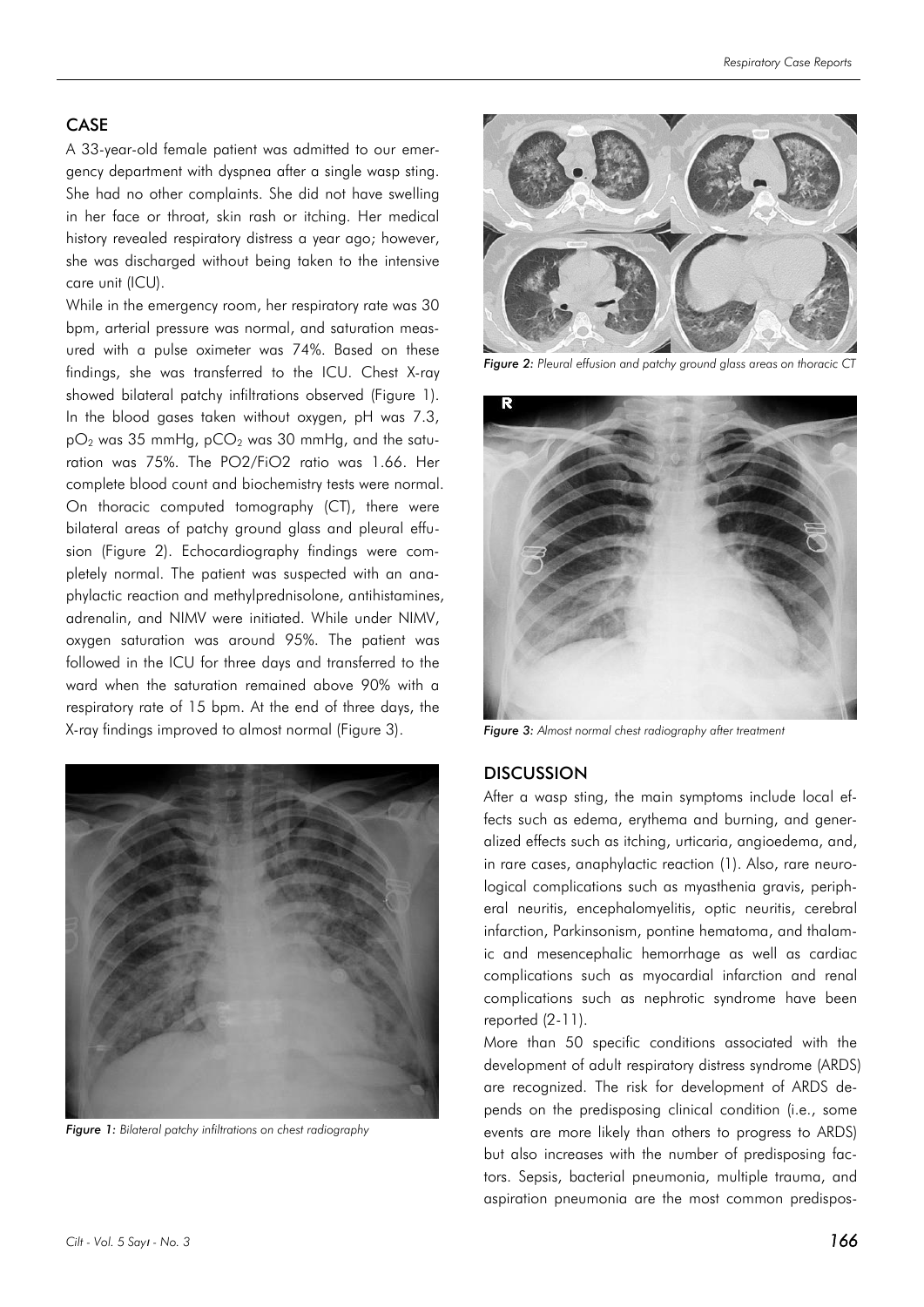ing factors, accounting all together for more than 70% of cases; infection is the most frequent cause (12).

While the sting of a single wasp can lead to IgE-mediated anaphylaxis, multiple wasp stings can lead to systemic reactions caused by toxin-mediated cellular injury. Wasp venom contains active amines such as serotonin and histamine and the wasp venom contains kinin and histamin-releasing peptides which may cause severe systemic toxic effects such as hemolysis, coagulopathy, rhabdomyolysis, and acute renal failure (13).

Mej'ıav'elez et al. (13) reported 43 cases of acute renal failure who developed after multiple African bee stings. They showed that renal failure developed after rhabdomyolysis. Bektaş et al. (14) presented two cases who experienced convulsions after a bee sting. In these pediatric cases, convulsion was observed six to eight hours after the bee sting. Neither of these children had a previous history of convulsion. The convulsions did not reoccur during follow-up. In another report, Yoder et al. (15) reported a 60-year-old female patient who developed intracerebral hemorrhage following multiple bee stings. The patient developed nausea, vomiting, and diarrhea, and a general feeling of being unwell two days after the bee stings. Cerebral CT revealed an intracerebral hemorrhage.

In addition, Aydın et al. (16), determined nephrotic syndrome in a three year old patient who presented with complaints of swelling around the eyes and face and edema of the body and particularly the legs eight days after a bee sting. In a 65-year-old patient reported by Mathew et al (17), acute myocardial infarction, severe rhabdomyolysis, and angioedema were detected after multiple bee stings. Yanagawa et al. (18) reported that the skin necrosis developing after a wasp sting could be an indicator of systemic toxic effects.

# **CONCLUSION**

However, there is no reported case of adult respiratory distress syndrome developing after a wasp sting. Reported cases are the ones of respiratory insufficiency in the form of laryngeal edema, angioedema, or anaphylactic shock. In our case, ARDS developed after the single sting of a wasp on the patients arm. The patient had no complaints other than dyspnea. She had no complaints such as rash, swelling or itching. Respiratory distress developed approximately 30 min after the sting and a diagnosis of ARDS was made in the emergency room. Therefore, the patient was transferred to the ICU. Her medical and NIMV treatment was arranged in the ICU. The patient completely recovered after treatment.

# CONFLICTS OF INTEREST

None declared.

# AUTHOR CONTRIBUTIONS

Concept - A.A., H.D., H.A., S.E.; Planning and Design - A.A., H.D., H.A., S.E.; Supervision - A.A., H.D., H.A., S.E.; Funding -; Materials - A.A.; Data Collection and/or Processing - S.E., H.A.; Analysis and/or Interpretation - A.A.; Literature Review - H.D.; Writing - A.A.; Critical Review - S.E., H.D.

# YAZAR KATKILARI

Fikir - A.A., H.D., H.A., S.E.; Tasarım ve Dizayn - A.A., H.D., H.A., S.E.; Denetleme - A.A., H.D., H.A., S.E.; Kaynaklar -; Malzemeler - A.A.; Veri Toplama ve/veya İşleme - S.E., H.A.; Analiz ve/veya Yorum - A.A.; Literatür Taraması - H.D.; Yazıyı Yazan - A.A.; Eleştirel İnceleme - S.E., H.D.

# **REFERENCES**

- 1. Day JM. Death due to cerebral infarction after wasp stings. Arch Neurol 1962; 7:184-6. [\[CrossRef\]](http://dx.doi.org/10.1001/archneur.1962.04210030022003)
- 2. Ashworth B. Encephalopathy following a sting. J Neurol Neurosurg Psychiatry 1964; 27:542-6. [\[CrossRef\]](http://dx.doi.org/10.1136/jnnp.27.6.542)
- 3. Boz C, Velioglu S, Ozmenoglu M. Acute disseminated encephalomyelitis after bee sting. Neurol Sci 2003; 23:313-5. [\[CrossRef\]](http://dx.doi.org/10.1007/s100720300007)
- 4. Brumlik J. Myasthenia gravis associated with wasp sting. JAMA 1976; 235:2120-1. [\[CrossRef\]](http://dx.doi.org/10.1001/jama.235.19.2120)
- 5. Crawley F, Schon F, Brown MM. Cerebral infarction: a rare complication of wasp stings. J Neurol Neurosurg Psychiatry 1999; 66:550-1. [\[CrossRef\]](http://dx.doi.org/10.1136/jnnp.66.4.550)
- 6. Goldstein NP, Rucker W, Klass DW. Encephalopathy and papilledema after bee stings. JAMA 1964; 188:1083-4. [\[CrossRef\]](http://dx.doi.org/10.1001/jama.1964.03060380051017)
- 7. Maltzman JS, Lee AG, Miller NR. Optic neuropathy occurring after bee and wasp sting. Ophtalmology 2000; 107: 193-5. [\[CrossRef\]](http://dx.doi.org/10.1016/S0161-6420(99)00020-2)
- 8. Remes-Troche JM, Tellez-Zenteno JF, Rojas-Serrano J, Senties-Madrid H, Vega-Boada F, Garcia-Ramos G. Thalamic and mesencephalic hemorrhages after multiple honeybee stings: a life-threatening apitherapy complication. Eur Neurol 2003; 49:188-9. [\[CrossRef\]](http://dx.doi.org/10.1159/000069081)
- 9. Riggs JE, Ketonen LM, Bodensteiner JB, Benesch CG. Wasp sting-associated cerebral infarction: a role for